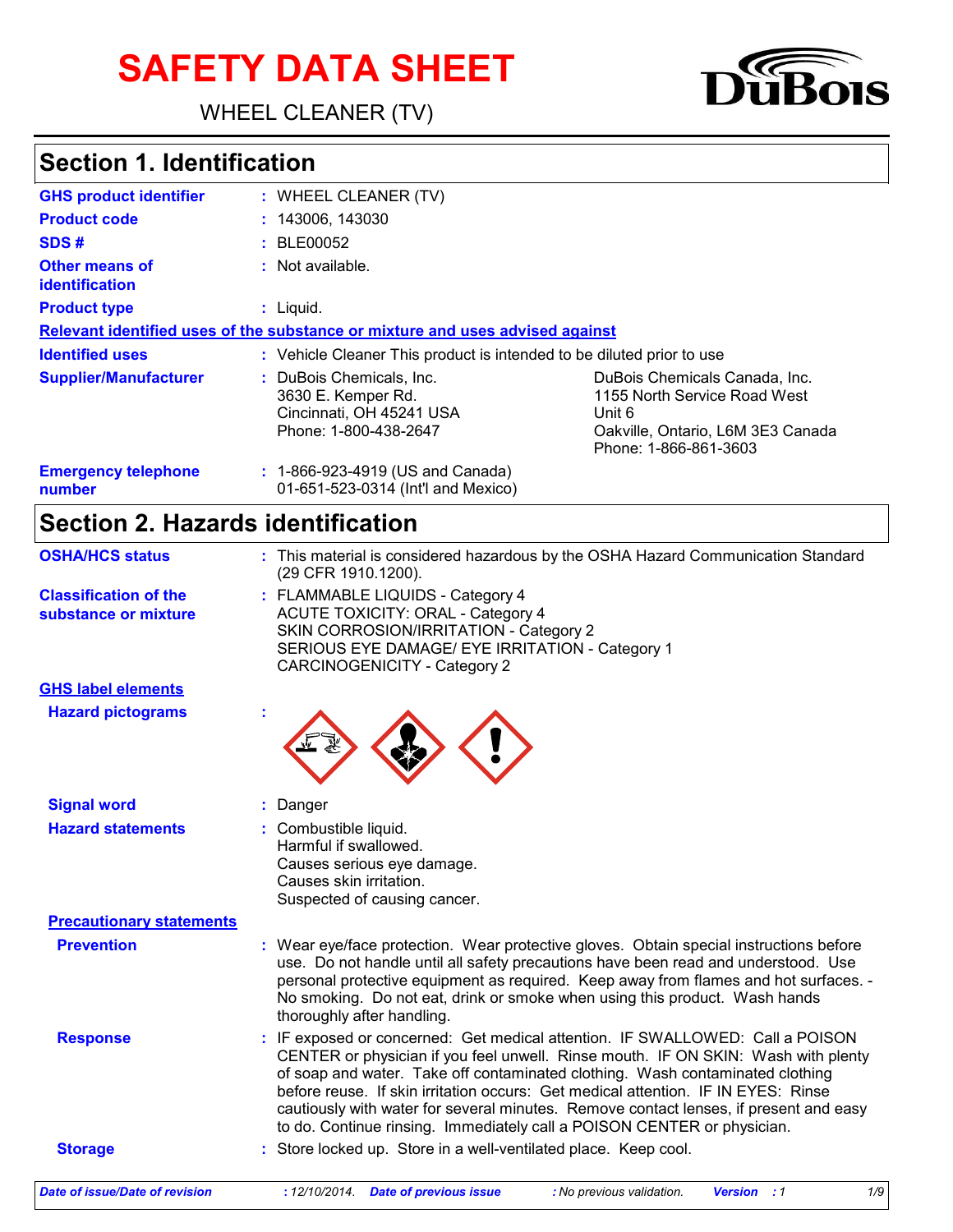# **Section 2. Hazards identification**

- 
- **Disposal :** Dispose of contents and container in accordance with all local, regional, national and international regulations.

#### **Hazards not otherwise classified**

# **Section 3. Composition/information on ingredients**

**:** None known.

| Ingredient name                                                                                                                                                                   | $\frac{9}{6}$            | <b>CAS number</b>               |
|-----------------------------------------------------------------------------------------------------------------------------------------------------------------------------------|--------------------------|---------------------------------|
| 2-butoxyethanol<br>Oxirane, polymer, monoalkyl ether                                                                                                                              | $ 30 - 40 $<br>$10 - 20$ | 111-76-2<br><b>Trade Secret</b> |
| Amides, coco, N, N-bis (hydroxyethyl)<br>Imidazolium compounds, 1-[2-(2-carboxyethoxy)ethyl]-1(or 3)-<br>(2-carboxyethyl)-4,5-dihydro-2-norcoco alkyl, hydroxides, disodium salts | $11 - 5$<br>$1 - 5$      | 68603-42-9<br>68604-71-7        |
| 2.2'-iminodiethanol                                                                                                                                                               | $0.1 - 1$                | 111-42-2                        |

Any concentration shown as a range is to protect confidentiality or is due to batch variation.

**There are no additional ingredients present which, within the current knowledge of the supplier and in the concentrations applicable, are classified as hazardous to health or the environment and hence require reporting in this section.**

**Occupational exposure limits, if available, are listed in Section 8.**

## **Section 4. First aid measures**

#### **Description of necessary first aid measures**

| <b>Eye contact</b>                                 | : Get medical attention immediately. Call a poison center or physician. Immediately flush<br>eyes with plenty of water, occasionally lifting the upper and lower eyelids. Check for and<br>remove any contact lenses. Continue to rinse for at least 10 minutes. Chemical burns<br>must be treated promptly by a physician.                                                                                                                                                                                                                                                                                                                                                                                                                                                                                                                                                         |  |
|----------------------------------------------------|-------------------------------------------------------------------------------------------------------------------------------------------------------------------------------------------------------------------------------------------------------------------------------------------------------------------------------------------------------------------------------------------------------------------------------------------------------------------------------------------------------------------------------------------------------------------------------------------------------------------------------------------------------------------------------------------------------------------------------------------------------------------------------------------------------------------------------------------------------------------------------------|--|
| <b>Inhalation</b>                                  | : Get medical attention immediately. Call a poison center or physician. Remove victim to<br>fresh air and keep at rest in a position comfortable for breathing. If it is suspected that<br>fumes are still present, the rescuer should wear an appropriate mask or self-contained<br>breathing apparatus. If not breathing, if breathing is irregular or if respiratory arrest<br>occurs, provide artificial respiration or oxygen by trained personnel. It may be<br>dangerous to the person providing aid to give mouth-to-mouth resuscitation. If<br>unconscious, place in recovery position and get medical attention immediately. Maintain<br>an open airway. Loosen tight clothing such as a collar, tie, belt or waistband.                                                                                                                                                  |  |
| <b>Skin contact</b>                                | : Get medical attention immediately. Call a poison center or physician. Flush<br>contaminated skin with plenty of water. Remove contaminated clothing and shoes.<br>Wash contaminated clothing thoroughly with water before removing it, or wear gloves.<br>Continue to rinse for at least 10 minutes. Chemical burns must be treated promptly by a<br>physician. Wash clothing before reuse. Clean shoes thoroughly before reuse.                                                                                                                                                                                                                                                                                                                                                                                                                                                  |  |
| <b>Ingestion</b>                                   | : Get medical attention immediately. Call a poison center or physician. Wash out mouth<br>with water. Remove dentures if any. Remove victim to fresh air and keep at rest in a<br>position comfortable for breathing. If material has been swallowed and the exposed<br>person is conscious, give small quantities of water to drink. Stop if the exposed person<br>feels sick as vomiting may be dangerous. Do not induce vomiting unless directed to do<br>so by medical personnel. If vomiting occurs, the head should be kept low so that vomit<br>does not enter the lungs. Chemical burns must be treated promptly by a physician.<br>Never give anything by mouth to an unconscious person. If unconscious, place in<br>recovery position and get medical attention immediately. Maintain an open airway.<br>Loosen tight clothing such as a collar, tie, belt or waistband. |  |
| Most important symptoms/effects, acute and delayed |                                                                                                                                                                                                                                                                                                                                                                                                                                                                                                                                                                                                                                                                                                                                                                                                                                                                                     |  |
| <b>Potential acute health effects</b>              |                                                                                                                                                                                                                                                                                                                                                                                                                                                                                                                                                                                                                                                                                                                                                                                                                                                                                     |  |
| <b>Eye contact</b>                                 | : Causes serious eye damage.                                                                                                                                                                                                                                                                                                                                                                                                                                                                                                                                                                                                                                                                                                                                                                                                                                                        |  |
| <b>Inhalation</b>                                  | : May give off gas, vapor or dust that is very irritating or corrosive to the respiratory<br>system.                                                                                                                                                                                                                                                                                                                                                                                                                                                                                                                                                                                                                                                                                                                                                                                |  |
|                                                    |                                                                                                                                                                                                                                                                                                                                                                                                                                                                                                                                                                                                                                                                                                                                                                                                                                                                                     |  |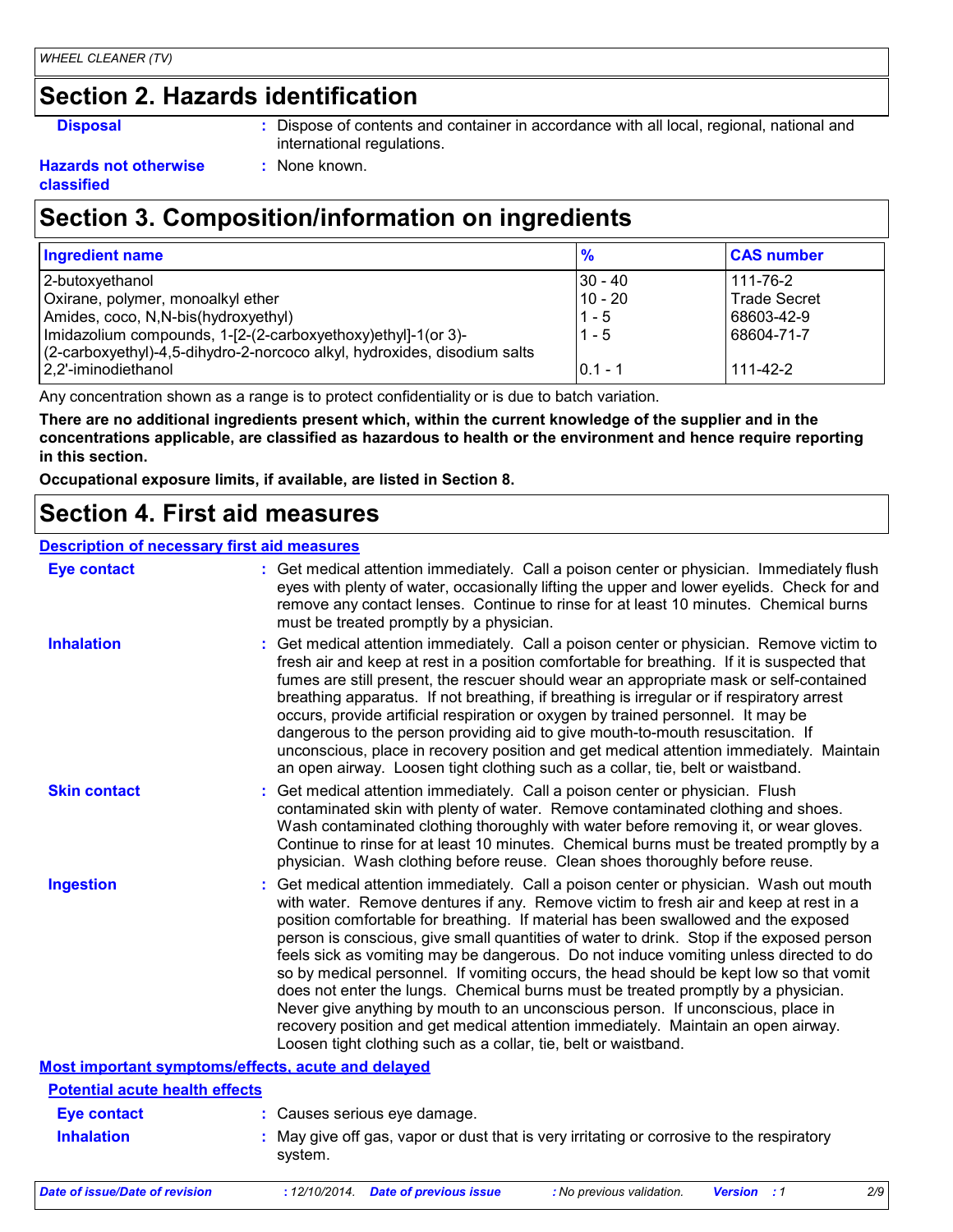# **Section 4. First aid measures**

| <b>Skin contact</b>                        | : Causes skin irritation.                                                                                                      |
|--------------------------------------------|--------------------------------------------------------------------------------------------------------------------------------|
| <b>Ingestion</b>                           | : Harmful if swallowed. May cause burns to mouth, throat and stomach.                                                          |
| <b>Over-exposure signs/symptoms</b>        |                                                                                                                                |
| Eye contact                                | : Adverse symptoms may include the following:<br>pain<br>watering<br>redness                                                   |
| <b>Inhalation</b>                          | : No specific data.                                                                                                            |
| <b>Skin contact</b>                        | Adverse symptoms may include the following:<br>pain or irritation<br>redness<br>blistering may occur                           |
| <b>Ingestion</b>                           | : Adverse symptoms may include the following:<br>stomach pains                                                                 |
|                                            | <u>Indication of immediate medical attention and special treatment needed, if necessary</u>                                    |
| <b>Notes to physician</b>                  | : Treat symptomatically. Contact poison treatment specialist immediately if large<br>quantities have been ingested or inhaled. |
| <b>Specific treatments</b>                 | : No specific treatment.                                                                                                       |
| See toxicological information (Section 11) |                                                                                                                                |

# **Section 5. Fire-fighting measures**

| <b>Extinguishing media</b>                               |                                                                                                                                                                                                               |
|----------------------------------------------------------|---------------------------------------------------------------------------------------------------------------------------------------------------------------------------------------------------------------|
| <b>Suitable extinguishing</b><br>media                   | : Use dry chemical, $CO2$ , water spray (fog) or foam.                                                                                                                                                        |
| <b>Unsuitable extinguishing</b><br>media                 | : Do not use water jet.                                                                                                                                                                                       |
| <b>Specific hazards arising</b><br>from the chemical     | : Combustible liquid. In a fire or if heated, a pressure increase will occur and the<br>container may burst, with the risk of a subsequent explosion. Runoff to sewer may<br>create fire or explosion hazard. |
| <b>Hazardous thermal</b><br>decomposition products       | Decomposition products may include the following materials:<br>carbon dioxide<br>carbon monoxide                                                                                                              |
| <b>Special protective</b><br>equipment for fire-fighters | : Fire-fighters should wear appropriate protective equipment and self-contained breathing<br>apparatus (SCBA) with a full face-piece operated in positive pressure mode.                                      |

# **Section 6. Accidental release measures**

| <b>Personal precautions</b>      | : No action shall be taken involving any personal risk or without suitable training.<br>Evacuate surrounding areas. Keep unnecessary and unprotected personnel from<br>entering. Do not touch or walk through spilled material. Shut off all ignition sources.<br>No flares, smoking or flames in hazard area. Do not breathe vapor or mist. Provide<br>adequate ventilation. Wear appropriate respirator when ventilation is inadequate. Put<br>on appropriate personal protective equipment. |
|----------------------------------|------------------------------------------------------------------------------------------------------------------------------------------------------------------------------------------------------------------------------------------------------------------------------------------------------------------------------------------------------------------------------------------------------------------------------------------------------------------------------------------------|
| <b>Environmental precautions</b> | : Avoid dispersal of spilled material and runoff and contact with soil, waterways, drains<br>and sewers. Inform the relevant authorities if the product has caused environmental<br>pollution (sewers, waterways, soil or air).                                                                                                                                                                                                                                                                |
| <b>Methods for cleaning up</b>   |                                                                                                                                                                                                                                                                                                                                                                                                                                                                                                |
| <b>Small spill</b>               | : Stop leak if without risk. Move containers from spill area. Use spark-proof tools and<br>explosion-proof equipment. Dilute with water and mop up if water-soluble. Alternatively,<br>or if water-insoluble, absorb with an inert dry material and place in an appropriate waste<br>disposal container. Dispose of via a licensed waste disposal contractor.                                                                                                                                  |

*Date of issue/Date of revision* **:** *12/10/2014. Date of previous issue : No previous validation. Version : 1 3/9*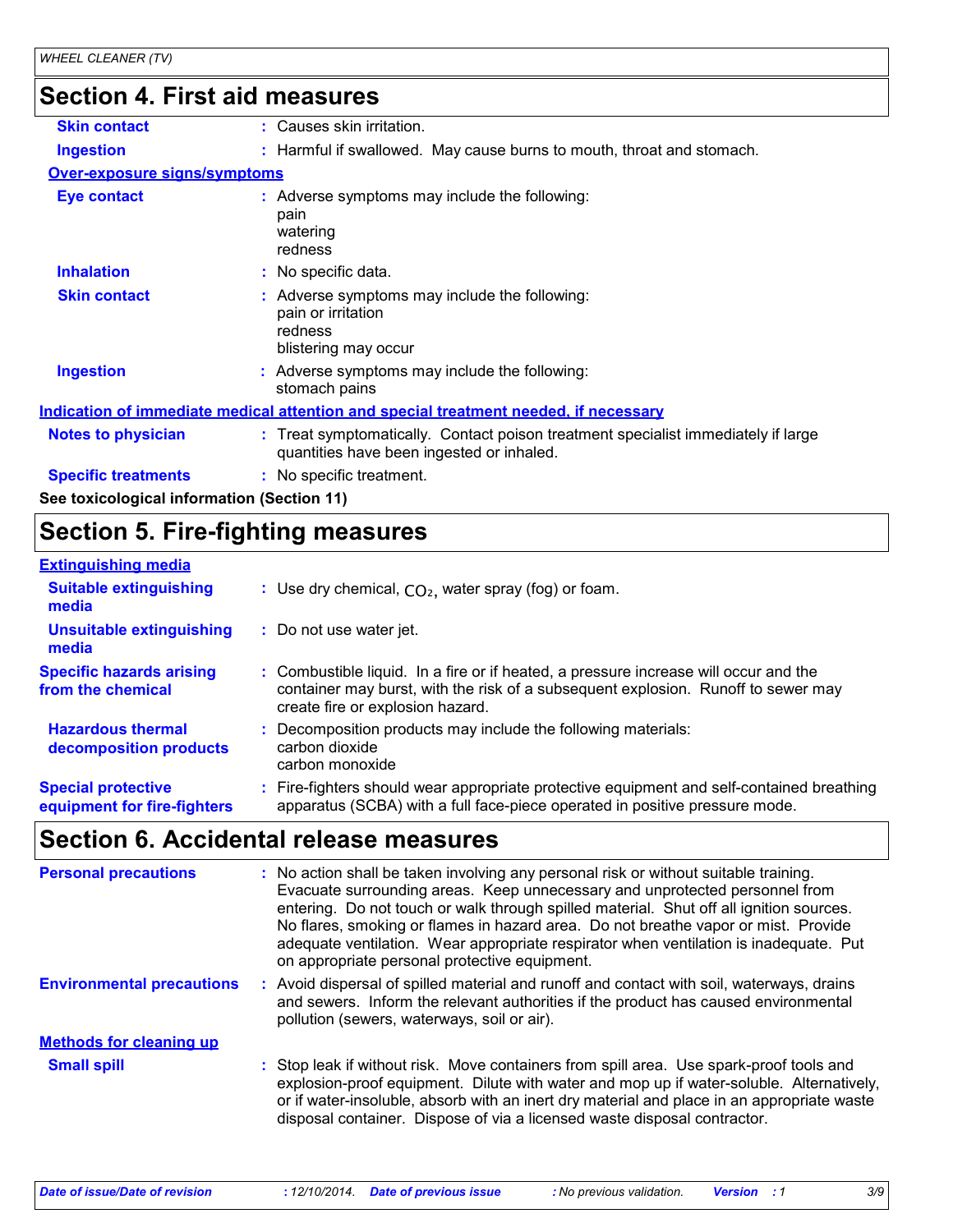## **Section 6. Accidental release measures**

#### **Large spill :**

: Stop leak if without risk. Move containers from spill area. Use spark-proof tools and explosion-proof equipment. Approach release from upwind. Prevent entry into sewers, water courses, basements or confined areas. Wash spillages into an effluent treatment plant or proceed as follows. Contain and collect spillage with non-combustible, absorbent material e.g. sand, earth, vermiculite or diatomaceous earth and place in container for disposal according to local regulations (see Section 13). Dispose of via a licensed waste disposal contractor. Contaminated absorbent material may pose the same hazard as the spilled product. Note: see Section 1 for emergency contact information and Section 13 for waste disposal.

### **Section 7. Handling and storage**

**Handling** entries and the Put on appropriate personal protective equipment (see Section 8). Avoid exposure obtain special instructions before use. Do not handle until all safety precautions have been read and understood. Do not get in eyes or on skin or clothing. Do not breathe vapor or mist. Do not ingest. Use only with adequate ventilation. Wear appropriate respirator when ventilation is inadequate. Do not enter storage areas and confined spaces unless adequately ventilated. Keep in the original container or an approved alternative made from a compatible material, kept tightly closed when not in use. Store and use away from heat, sparks, open flame or any other ignition source. Use explosion-proof electrical (ventilating, lighting and material handling) equipment. Use only non-sparking tools. Empty containers retain product residue and can be hazardous. Do not reuse container.

**Storage** Store in accordance with local regulations. Store in a segregated and approved area. Store in original container protected from direct sunlight in a dry, cool and well-ventilated area, away from incompatible materials (see Section 10) and food and drink. Store locked up. Eliminate all ignition sources. Separate from oxidizing materials. Keep container tightly closed and sealed until ready for use. Containers that have been opened must be carefully resealed and kept upright to prevent leakage. Do not store in unlabeled containers. Use appropriate containment to avoid environmental contamination.

## **Section 8. Exposure controls/personal protection**

#### **Control parameters**

#### **Occupational exposure limits**

| <b>Ingredient name</b>                 | CAS#                 | <b>ACGIH</b>                                                                                                                                                                                                                                                                                                                                                                                    | <b>OSHA</b>                                                    | <b>Mexico</b>                                                                                                                                                       |
|----------------------------------------|----------------------|-------------------------------------------------------------------------------------------------------------------------------------------------------------------------------------------------------------------------------------------------------------------------------------------------------------------------------------------------------------------------------------------------|----------------------------------------------------------------|---------------------------------------------------------------------------------------------------------------------------------------------------------------------|
| 2-butoxyethanol<br>2,2'-iminodiethanol | 111-76-2<br>111-42-2 | TWA: 20 ppm 8 hours.<br>TWA: 1 mg/m <sup>3</sup> 8 hours.<br>Form: Inhalable fraction<br>and vapor                                                                                                                                                                                                                                                                                              | TWA: 50 ppm 8 hours.<br>TWA: 240 mg/m <sup>3</sup> 8<br>hours. | LMPE-PPT: 26 ppm 8<br>hours.<br>LMPE-PPT: $120$ mg/m <sup>3</sup><br>8 hours.<br>LMPE-CT: $360$ mg/m <sup>3</sup><br>15 minutes.<br>LMPE-CT: 75 ppm 15<br>lminutes. |
| <b>Engineering measures</b>            |                      | Use only with adequate ventilation. Use process enclosures, local exhaust ventilation or<br>other engineering controls to keep worker exposure to airborne contaminants below any<br>recommended or statutory limits. The engineering controls also need to keep gas,<br>vapor or dust concentrations below any lower explosive limits. Use explosion-proof<br>ventilation equipment.           |                                                                |                                                                                                                                                                     |
| <b>Hygiene measures</b>                |                      | Wash hands, forearms and face thoroughly after handling chemical products, before<br>eating, smoking and using the lavatory and at the end of the working period.<br>Appropriate techniques should be used to remove potentially contaminated clothing.<br>Wash contaminated clothing before reusing. Ensure that eyewash stations and safety<br>showers are close to the workstation location. |                                                                |                                                                                                                                                                     |
| <b>Date of issue/Date of revision</b>  | :12/10/2014.         | <b>Date of previous issue</b>                                                                                                                                                                                                                                                                                                                                                                   | : No previous validation.                                      | 4/9<br><b>Version</b> : 1                                                                                                                                           |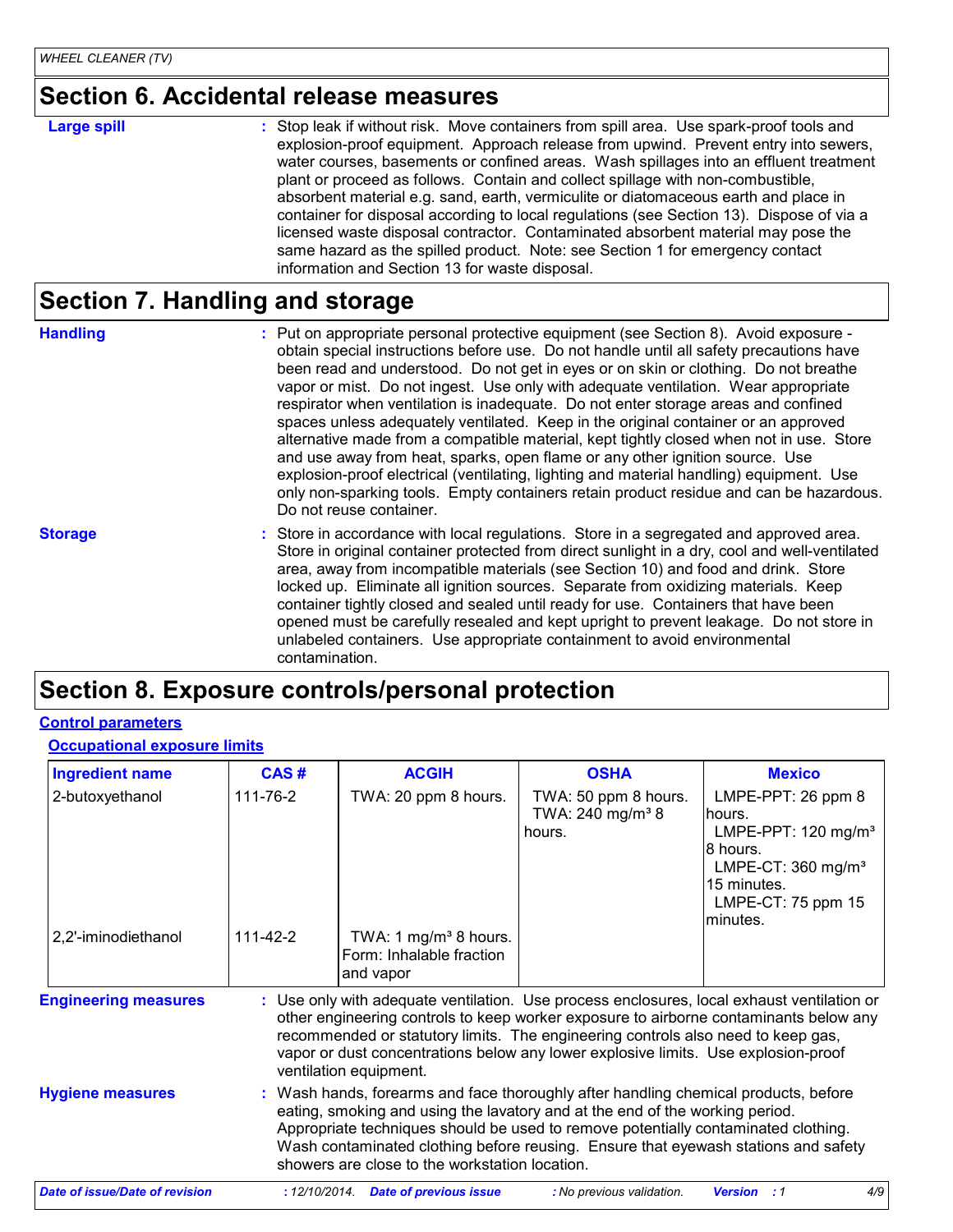# **Section 8. Exposure controls/personal protection**

| <b>Personal protection</b>                           |                                                                                                                                                                                                                                                                                                                                 |
|------------------------------------------------------|---------------------------------------------------------------------------------------------------------------------------------------------------------------------------------------------------------------------------------------------------------------------------------------------------------------------------------|
| <b>Respiratory</b>                                   | : If a risk assessment indicates this is necessary, use a properly fitted, air-purifying or<br>airfed respirator complying with an approved standard. Respirator selection must be<br>based on known or anticipated exposure levels, the hazards of the product and the safe<br>working limits of the selected respirator.      |
| <b>Hands</b>                                         | : Chemical-resistant, impervious gloves complying with an approved standard should be<br>worn at all times when handling chemical products if a risk assessment indicates this is<br>necessary.                                                                                                                                 |
| <b>Eyes</b>                                          | : Safety eyewear complying with an approved standard should be used when a risk<br>assessment indicates this is necessary to avoid exposure to liquid splashes, mists,<br>gases or dusts. Recommended: splash goggles                                                                                                           |
| <b>Skin</b>                                          | : Personal protective equipment for the body should be selected based on the task being<br>performed and the risks involved and should be approved by a specialist before<br>handling this product.                                                                                                                             |
| <b>Environmental exposure</b><br><b>controls</b>     | : Emissions from ventilation or work process equipment should be checked to ensure<br>they comply with the requirements of environmental protection legislation. In some<br>cases, fume scrubbers, filters or engineering modifications to the process equipment<br>will be necessary to reduce emissions to acceptable levels. |
| <b>Personal protective</b><br>equipment (Pictograms) |                                                                                                                                                                                                                                                                                                                                 |

# **Section 9. Physical and chemical properties**

| <b>Appearance</b>                                 |                                                                                               |
|---------------------------------------------------|-----------------------------------------------------------------------------------------------|
| <b>Physical state</b>                             | : Liquid. [Aqueous solution]                                                                  |
| <b>Color</b>                                      | $:$ Amber.                                                                                    |
| <b>Odor</b>                                       | : Lemon-like.                                                                                 |
| <b>Odor threshold</b>                             | : Not available.                                                                              |
| pH                                                | : 8.75                                                                                        |
| <b>Melting point</b>                              | : Not available.                                                                              |
| <b>Boiling point</b>                              | : Not available.                                                                              |
| <b>Flash point</b>                                | : Closed cup: 61 to 93.3°C (141.8 to 199.9°F) [Product does not sustain combustion.]          |
| <b>Burning time</b>                               | : Not applicable.                                                                             |
| <b>Burning rate</b>                               | : Not applicable.                                                                             |
| <b>Evaporation rate</b>                           | : Not available.                                                                              |
| <b>Flammability (solid, gas)</b>                  | : Not available.                                                                              |
| Lower and upper explosive<br>(flammable) limits   | : Not available.                                                                              |
| <b>Vapor pressure</b>                             | : Not available.                                                                              |
| <b>Vapor density</b>                              | : Not available.                                                                              |
| <b>Relative density</b>                           | : 0.979                                                                                       |
| <b>Solubility</b>                                 | : Easily soluble in the following materials: cold water and hot water.                        |
| <b>Solubility in water</b>                        | : Not available.                                                                              |
| <b>Partition coefficient: n-</b><br>octanol/water | : Not available.                                                                              |
| <b>Auto-ignition temperature</b>                  | : Not available.                                                                              |
| <b>Decomposition temperature</b>                  | : Not available.                                                                              |
| <b>Viscosity</b>                                  | : Not available.                                                                              |
| <b>Date of issue/Date of revision</b>             | 5/9<br>: 12/10/2014 Date of previous issue<br><b>Version</b> : 1<br>: No previous validation. |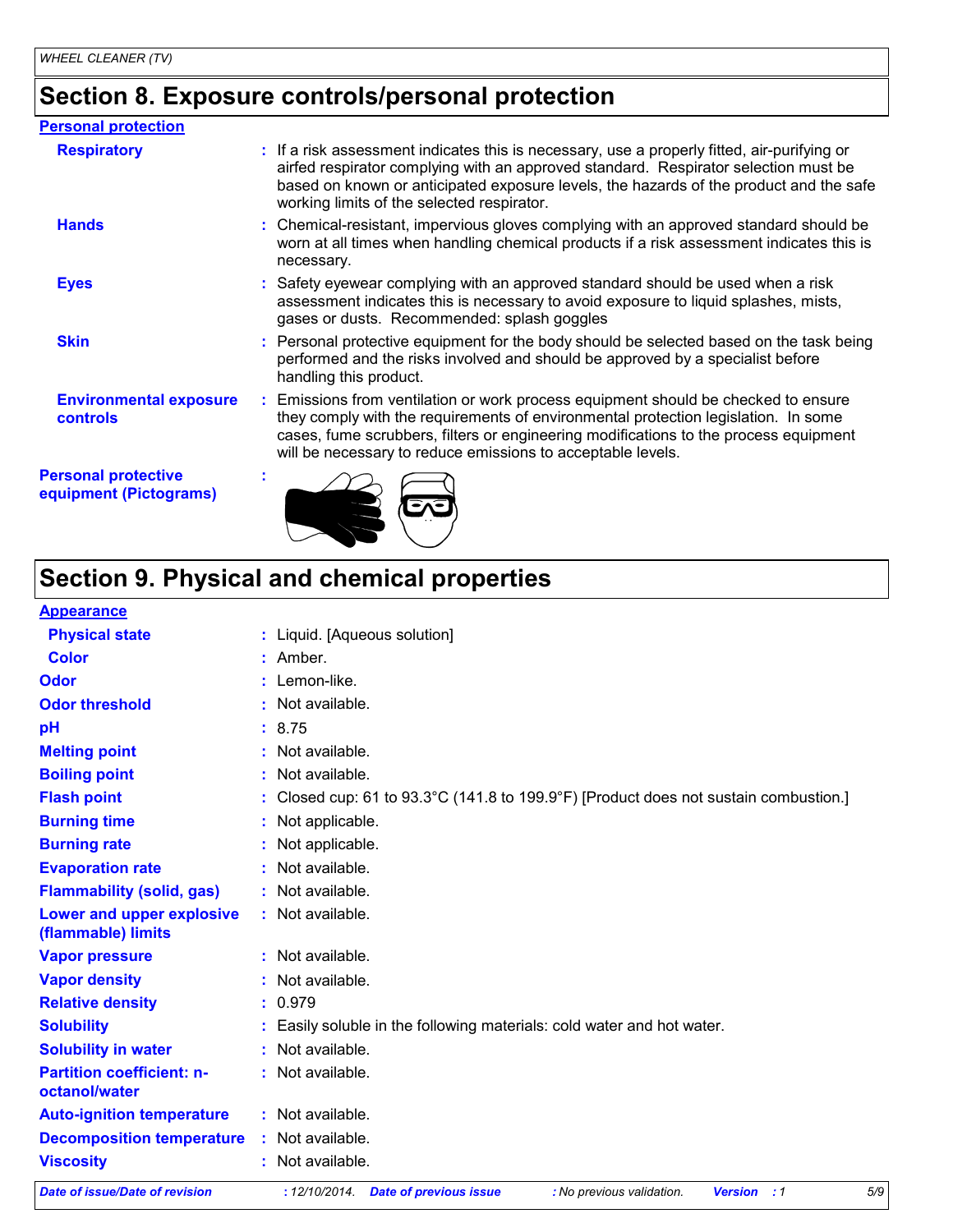# **Section 9. Physical and chemical properties**

|     | <b>Elemental Phosphoru</b> |  |
|-----|----------------------------|--|
| --- |                            |  |

**Elemental Phosphorus :** 0 %

**VOC content :** 32 % [CARB - Consumer products]

# **Section 10. Stability and reactivity**

| <b>Reactivity</b>                                   | : No specific test data related to reactivity available for this product or its ingredients.                                                                                                                                                                                                                                                                                                                                                                                                                                                                                                                                                     |
|-----------------------------------------------------|--------------------------------------------------------------------------------------------------------------------------------------------------------------------------------------------------------------------------------------------------------------------------------------------------------------------------------------------------------------------------------------------------------------------------------------------------------------------------------------------------------------------------------------------------------------------------------------------------------------------------------------------------|
| <b>Chemical stability</b>                           | : The product is stable.                                                                                                                                                                                                                                                                                                                                                                                                                                                                                                                                                                                                                         |
| <b>Possibility of hazardous</b><br><b>reactions</b> | : Under normal conditions of storage and use, hazardous reactions will not occur.                                                                                                                                                                                                                                                                                                                                                                                                                                                                                                                                                                |
| <b>Conditions to avoid</b>                          | : Avoid all possible sources of ignition (spark or flame). Do not pressurize, cut, weld,<br>braze, solder, drill, grind or expose containers to heat or sources of ignition.                                                                                                                                                                                                                                                                                                                                                                                                                                                                     |
| <b>Incompatible materials</b>                       | : Not available.                                                                                                                                                                                                                                                                                                                                                                                                                                                                                                                                                                                                                                 |
| <b>Hazardous decomposition</b><br>products          | : Under normal conditions of storage and use, hazardous decomposition products should<br>not be produced.                                                                                                                                                                                                                                                                                                                                                                                                                                                                                                                                        |
| <b>Storage</b>                                      | : Store in accordance with local regulations. Store in a segregated and approved area.<br>Store in original container protected from direct sunlight in a dry, cool and well-ventilated<br>area, away from incompatible materials (see Section 10) and food and drink. Store<br>locked up. Eliminate all ignition sources. Separate from oxidizing materials. Keep<br>container tightly closed and sealed until ready for use. Containers that have been<br>opened must be carefully resealed and kept upright to prevent leakage. Do not store in<br>unlabeled containers. Use appropriate containment to avoid environmental<br>contamination. |

# **Section 11. Toxicological information**

#### **Information on toxicological effects**

### **Carcinogenicity**

#### **Classification**

| <b>Product/ingredient name</b>                                                      | <b>ACGIH</b>                                                                                           | <b>IARC</b>                                                           | <b>EPA</b>     | <b>NIOSH</b>                                                                              | <b>NTP</b> | <b>OSHA</b>              |
|-------------------------------------------------------------------------------------|--------------------------------------------------------------------------------------------------------|-----------------------------------------------------------------------|----------------|-------------------------------------------------------------------------------------------|------------|--------------------------|
| 2-butoxyethanol<br>Amides, coco, N,N-bis                                            | A3                                                                                                     | 3<br>2B                                                               |                |                                                                                           |            |                          |
| (hydroxyethyl)<br>2,2'-iminodiethanol                                               | A <sub>3</sub>                                                                                         | 2B                                                                    | $\blacksquare$ |                                                                                           |            | $\overline{\phantom{a}}$ |
| <b>Information on the likely</b><br>routes of exposure                              |                                                                                                        | Dermal contact. Eye contact. Inhalation.                              |                |                                                                                           |            |                          |
| <b>Potential acute health effects</b>                                               |                                                                                                        |                                                                       |                |                                                                                           |            |                          |
| <b>Eye contact</b>                                                                  | : Causes serious eye damage.                                                                           |                                                                       |                |                                                                                           |            |                          |
| <b>Inhalation</b>                                                                   | system.                                                                                                |                                                                       |                | : May give off gas, vapor or dust that is very irritating or corrosive to the respiratory |            |                          |
| <b>Skin contact</b>                                                                 | : Causes skin irritation.                                                                              |                                                                       |                |                                                                                           |            |                          |
| <b>Ingestion</b>                                                                    |                                                                                                        | : Harmful if swallowed. May cause burns to mouth, throat and stomach. |                |                                                                                           |            |                          |
| <b>Symptoms related to the physical, chemical and toxicological characteristics</b> |                                                                                                        |                                                                       |                |                                                                                           |            |                          |
| Eye contact                                                                         | : Adverse symptoms may include the following:<br>pain<br>watering<br>redness                           |                                                                       |                |                                                                                           |            |                          |
| <b>Inhalation</b>                                                                   | : No specific data.                                                                                    |                                                                       |                |                                                                                           |            |                          |
| <b>Skin contact</b>                                                                 | : Adverse symptoms may include the following:<br>pain or irritation<br>redness<br>blistering may occur |                                                                       |                |                                                                                           |            |                          |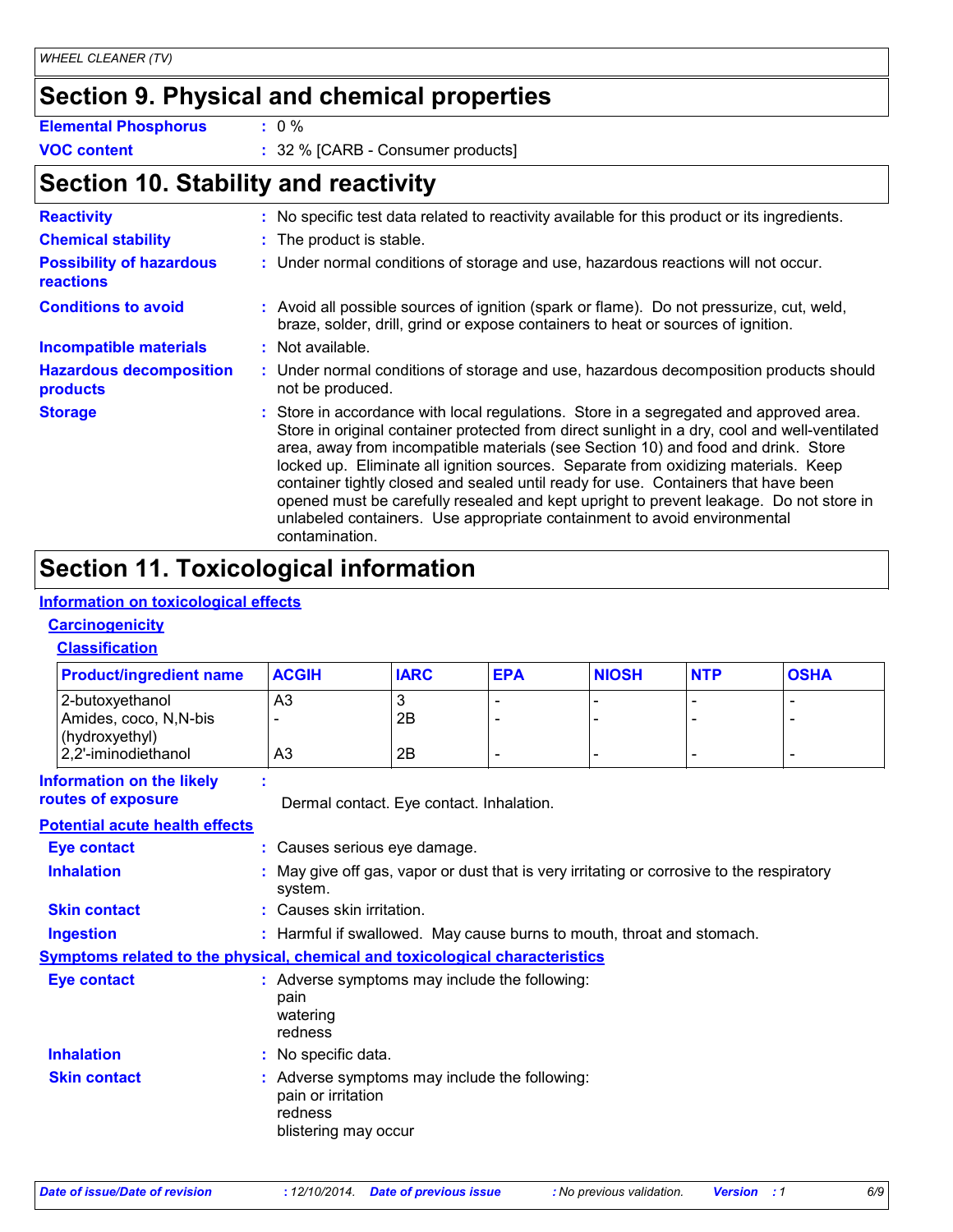# **Section 11. Toxicological information**

| <b>Ingestion</b>                                  | Adverse symptoms may include the following:<br>stomach pains                              |
|---------------------------------------------------|-------------------------------------------------------------------------------------------|
|                                                   | Delayed and immediate effects and also chronic effects from short and long term exposure  |
| <b>Short term exposure</b>                        |                                                                                           |
| <b>Potential immediate</b><br>effects             | : Not available.                                                                          |
| <b>Potential delayed effects</b>                  | : Not available.                                                                          |
| <b>Long term exposure</b>                         |                                                                                           |
| <b>Potential immediate</b><br>effects             | : Not available.                                                                          |
| <b>Potential delayed effects : Not available.</b> |                                                                                           |
| <b>Potential chronic health effects</b>           |                                                                                           |
| Not available.                                    |                                                                                           |
| <b>General</b>                                    | : No known significant effects or critical hazards.                                       |
| <b>Carcinogenicity</b>                            | Suspected of causing cancer. Risk of cancer depends on duration and level of<br>exposure. |
| <b>Mutagenicity</b>                               | : No known significant effects or critical hazards.                                       |
| <b>Teratogenicity</b>                             | : No known significant effects or critical hazards.                                       |
| <b>Developmental effects</b>                      | : No known significant effects or critical hazards.                                       |
| <b>Fertility effects</b>                          | : No known significant effects or critical hazards.                                       |
| <b>Numerical measures of toxicity</b>             |                                                                                           |

#### **Acute toxicity estimates**

| <b>Route</b>        | <b>ATE</b> value |
|---------------------|------------------|
| Oral                | 609.4 mg/kg      |
| Dermal              | 2190.2 mg/kg     |
| Inhalation (vapors) | 34.57 mg/l       |

## **Section 12. Ecological information**

**Ecotoxicity :**

: Not available.

#### **Aquatic ecotoxicity**

Not available.

## **Section 13. Disposal considerations**

**Waste disposal :**

The generation of waste should be avoided or minimized wherever possible. Empty containers or liners may retain some product residues. This material and its container must be disposed of in a safe way. Dispose of surplus and non-recyclable products via a licensed waste disposal contractor. Disposal of this product, solutions and any byproducts should at all times comply with the requirements of environmental protection and waste disposal legislation and any regional local authority requirements. Avoid dispersal of spilled material and runoff and contact with soil, waterways, drains and sewers.

#### **RCRA classification :** D001 [Flammable]

**Disposal should be in accordance with applicable regional, national and local laws and regulations. Refer to Section 7: HANDLING AND STORAGE and Section 8: EXPOSURE CONTROLS/PERSONAL PROTECTION for additional handling information and protection of employees.**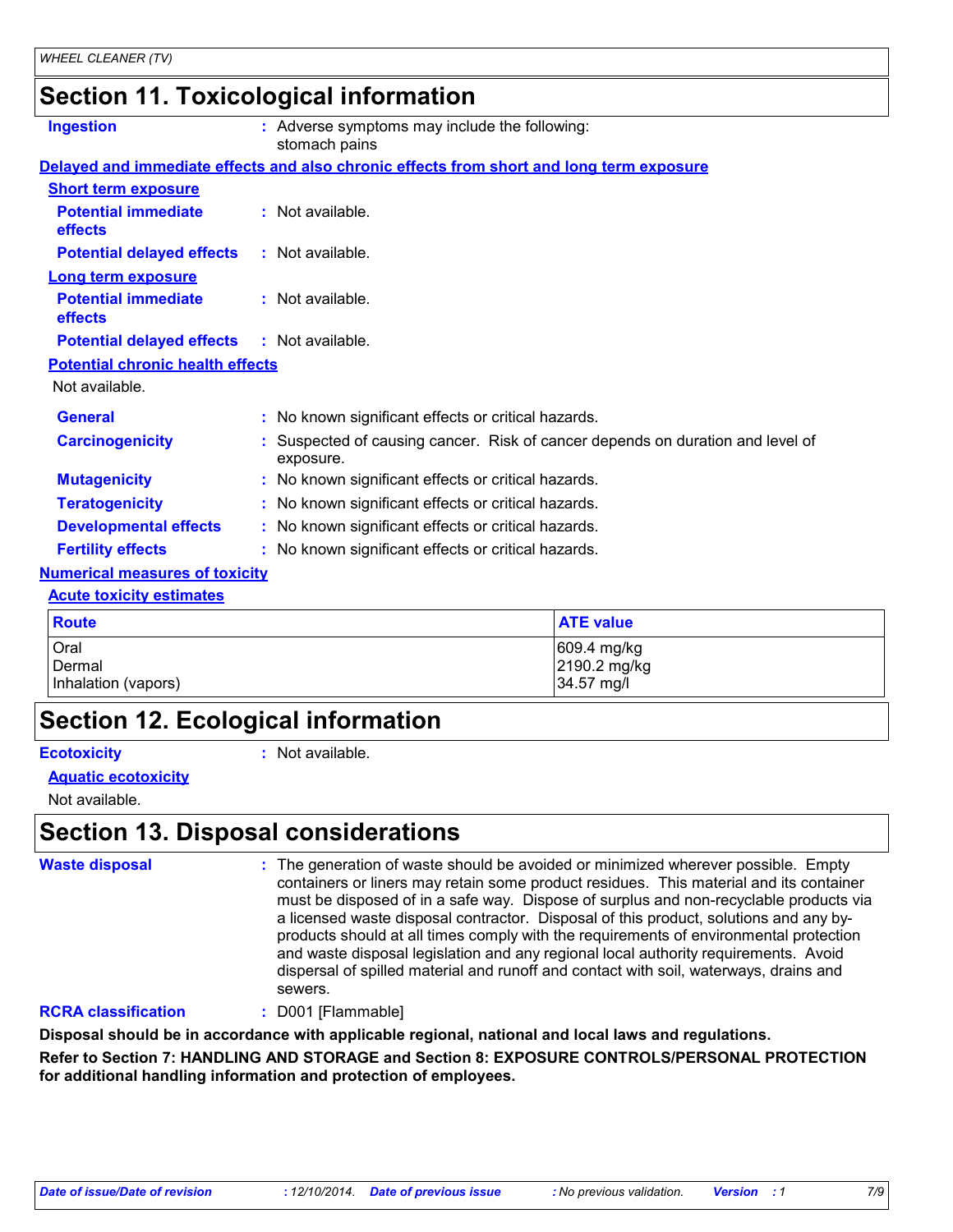# **Section 14. Transport information**

**IATA/IMDG/DOT/TDG: Please refer to the Bill of Lading/receiving documents for up to date shipping information.**

# **Section 15. Regulatory information**

| <b>U.S. Federal regulations</b>                                                   | : TSCA 12(b) one-time export: No products were found.                                 |
|-----------------------------------------------------------------------------------|---------------------------------------------------------------------------------------|
|                                                                                   |                                                                                       |
|                                                                                   | TSCA 12(b) annual export notification: No products were found.                        |
|                                                                                   | United States inventory (TSCA 8b): All components are listed or exempted.             |
|                                                                                   | <b>CERCLA:</b> Hazardous substances.: 2-butoxyethanol;                                |
| <b>EPA Registration Number</b>                                                    | $:$ Not available.                                                                    |
| <b>Clean Air Act Section 112</b><br>(b) Hazardous Air<br><b>Pollutants (HAPS)</b> | : Not listed                                                                          |
| <b>SARA 302/304</b>                                                               |                                                                                       |
| <b>Composition/information on ingredients</b>                                     |                                                                                       |
| No products were found.                                                           |                                                                                       |
| <b>SARA 304 RQ</b>                                                                | : Not applicable.                                                                     |
| <b>SARA 311/312</b>                                                               |                                                                                       |
| <b>Classification</b>                                                             | $:$ Fire hazard<br>Immediate (acute) health hazard<br>Delayed (chronic) health hazard |

#### **SARA 313**

|                              | <b>Product name</b> | <b>CAS number</b> |            |
|------------------------------|---------------------|-------------------|------------|
| <b>Supplier notification</b> | 2-butoxyethanol     | $111 - 76 - 2$    | $ 30 - 40$ |

SARA 313 notifications must not be detached from the SDS and any copying and redistribution of the SDS shall include copying and redistribution of the notice attached to copies of the SDS subsequently redistributed.

#### **State regulations**

| <b>Massachusetts</b> | : The following components are listed: 2-BUTOXYETHANOL                                                                |
|----------------------|-----------------------------------------------------------------------------------------------------------------------|
| <b>New York</b>      | : The following components are listed: Diethanolamine                                                                 |
| <b>New Jersey</b>    | : The following components are listed: 2-BUTOXY ETHANOL; BUTYL CELLOSOLVE;<br>DIETHANOLAMINE; ETHANOL, 2.2'-IMINOBIS- |
| <b>Pennsylvania</b>  | : The following components are listed: ETHANOL, 2-BUTOXY-; ETHANOL, 2,2'-<br>IMINOBIS-                                |

#### **California Prop. 65**

**WARNING:** This product contains a chemical known to the State of California to cause cancer.

**WARNING:** This product contains less than 1% of a chemical known to the State of California to cause birth defects or other reproductive harm.

| <b>Ingredient name</b>                            | <b>Cancer</b> | <b>Reproductive</b> | No significant risk<br>level | <b>Maximum</b><br>acceptable dosage<br><b>level</b> |
|---------------------------------------------------|---------------|---------------------|------------------------------|-----------------------------------------------------|
| Amides, coco, N, N-bis (hydroxyethyl)<br>methanol | Yes.<br>No.   | No.<br>Yes.         | No.<br>No.                   | No.<br>No.                                          |
| 2.2'-iminodiethanol                               | Yes.          | INo.                | No.                          | No.                                                 |

#### **Canada**

**WHMIS (Canada) :** Class B-3: Combustible liquid with a flash point between 37.8°C (100°F) and 93.3°C (200°F).

Class D-2A: Material causing other toxic effects (Very toxic).

Class D-2B: Material causing other toxic effects (Toxic).